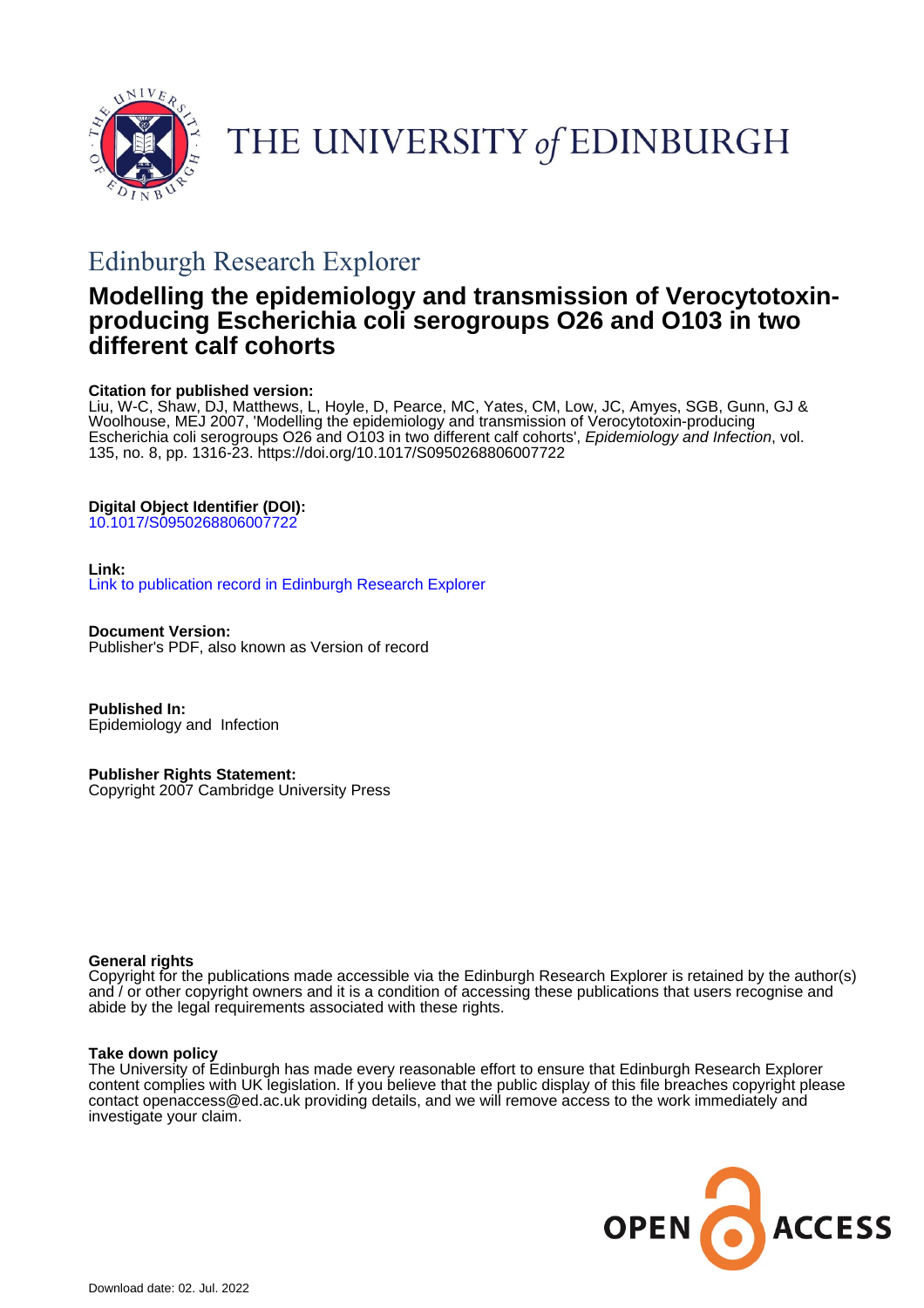## Modelling the epidemiology and transmission of Verocytotoxin-producing Escherichia coli serogroups O26 and O103 in two different calf cohorts

W.-C. LIU<sup>1,2\*</sup>, D. J. SHAW<sup>3</sup>, L. MATTHEWS<sup>1</sup>, D. V. HOYLE<sup>1,4</sup>, M. C. PEARCE<sup>1,5</sup>, C. M. YATES<sup>1,4</sup>, J. C. LOW<sup>5</sup>, S. G. B. AMYES<sup>4</sup>, G. J. GUNN<sup>5</sup> AND M. E. J. WOOLHOUSE<sup>1</sup>

<sup>1</sup> Centre for Infectious Diseases, College of Medicine and Veterinary Medicine, University of Edinburgh, Easter Bush Veterinary Centre, Roslin, Midlothian, UK

<sup>2</sup> Institute of Biomedical Sciences, Academia Sinica, Taipei, Taiwan

<sup>3</sup> Wildlife and Emerging Diseases Section, Division of Veterinary Clinical Sciences, Royal (Dick) School of

Veterinary Studies, University of Edinburgh, Easter Bush Veterinary Centre, Roslin, Midlothian, UK

<sup>4</sup> Medical Microbiology, University of Edinburgh, Medical School, Teviot Place, Edinburgh, UK

<sup>5</sup> Scottish Agricultural College, West Mains Road, Edinburgh, UK

(Accepted 15 November 2006; first published online 15 January 2007)

## **SUMMARY**

Mathematical models are constructed to investigate the population dynamics of Verocytotoxinproducing Escherichia coli (VTEC) serogroups O26 and O103 in two different calf cohorts. We compare the epidemiological characteristics of these two serogroups within the same calf cohort as well as the same serogroups between the two calf cohorts. The sources of infection are quantified for both calf cohort studies. VTEC serogroups O26 and O103 mainly differ in the rate at which calves acquire infection from sources other than infected calves, while infected calves typically remain infectious for less than 1 week regardless of the serogroups. Fewer than 20% of VTEC-positive samples are the result of calf-to-calf transmission. PFGE typing data are available for VTEC-positive samples to further subdivide the serogroup data in one of the two calf cohort studies. For serogroup O26 but not O103, there is evidence for unequal environmental exposure to infection with different PFGE types.

## INTRODUCTION

Verocytotoxin-producing Escherichia coli (VTEC) are regarded as emerging pathogens that cause several gastrointestinal illnesses in humans and animals, ranging from mild diarrhoea to much more severe diseases such as haemorrhagic colitis (HC) or haemolytic uraemic syndrome (HUS) [1–5]. Cases of human VTEC infection are increasingly common with serogroup O157 being the dominant type in the United Kingdom and Northern America [2, 6, 7], while other

serogroups such as O26, O103, O111 and O145 have also been isolated [8]. Most human VTEC infections are thought to arise from contacts with contaminated sources such as farm animals, pets, food and water [2, 9–12]. This finding, together with the high VTEC prevalence within cattle herds [13, 14] and the association between human cases and farm densities [15], suggest that cattle are potential reservoirs for human VTEC infections. However, the sources and the epidemiological dynamics of different VTEC within cattle populations are mostly unclear and therefore require further investigation.

Given the importance of VTEC in causing human and animal diseases, several methodologies have been

<sup>\*</sup> Author for correspondence: W.-C. Liu, Institute of Biomedical Science, Academia Sinica, Taipei, Taiwan 115. (Email: wliu56@gate.sinica.edu.tw)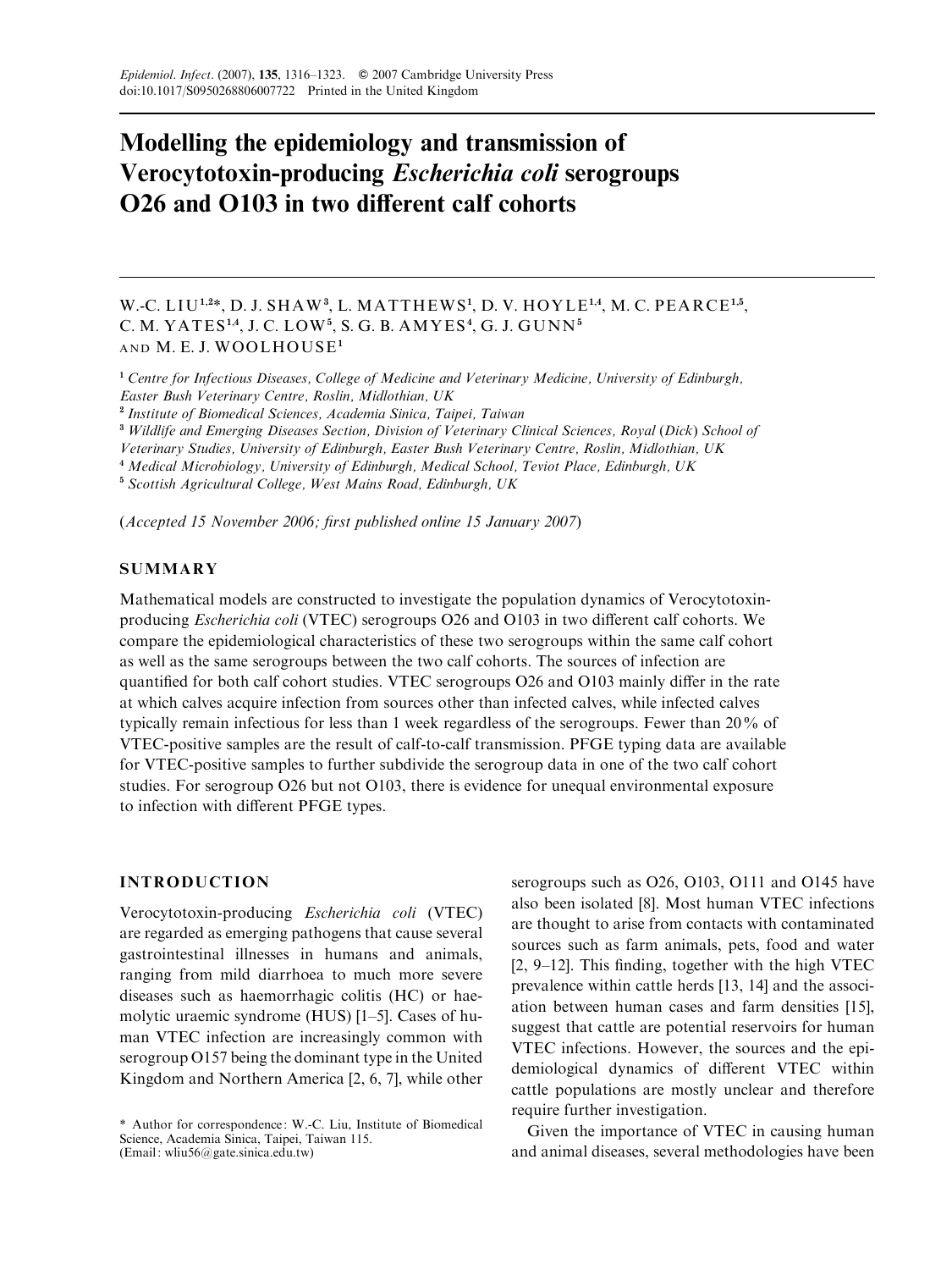developed for their recovery from contaminated sources including PCR–DNA probe hybridization [2, 16], immunomagnetic separation (IMS) [17, 18] and monoclonal ELISA [19]. The sensitivity of VTEC detection, which can be defined as the probability of an infected sample testing positive, varies between different approaches from as low as 55% to a much higher level of 94% [20]. Thus, it is important to investigate whether the issue of test sensitivity affects our assessment of the epidemiological characteristics of VTEC.

Motivated by the above, longitudinal studies were carried out on two Scottish beef farms to monitor the spread of VTEC serogroups O26 and O103 in different calf cohorts. In order to investigate the sensitivity issue two methods were used for isolating serogroup O26 in one of the farm studies. A subset of VTEC-positive samples from one of the calf cohort studies also had their PFGE types determined. The objectives of this paper are thus: (1) to fit mathematical models to the observed data and then estimate epidemiological parameters relating to the duration and transmissibility of VTEC O26 and O103 infections; (2) to quantify the sources of individual infections; (3) to compare the epidemiological characteristics of VTEC O26 and O103 within the same calf cohort studies, and the same VTEC serogroups in two different calf cohorts; (4) to fit mathematical models to different datasets obtained from different detection methods for serogroup O26 in the same cohort, and see how our conclusions regarding the epidemiological characteristics of serogroup O26 can be affected by test sensitivity; and (5) to determine whether the heterogeneity in the PFGE types of isolates reflects that in the environment, or is generated via the calf-to-calf transmission processes.

### METHODS

#### Data description

Two calf cohort studies, CC1 and CC2 (representing the first and second calf cohort studies respectively), were carried out on two Scottish beef farms in autumn 2001 and spring 2004 respectively. In CC1, faecal samples were taken from 49 calves once a week from birth for 17 weeks. A slide agglutination test with TBX agar was used to detect VTEC serogroups O26 (hereafter CC1 TBX O26) and O103 (CC1 TBX O103) in all faecal samples. Of a total of 570 faecal samples collected, 100 were positive for serogroup O26 and 27 were positive for serogroup O103 (Fig. 1).

In CC2, faecal samples were taken from 41 calves once a week from birth for 19 weeks. A slide agglutination test with TBX agar was used to identify VTEC serogroups O26 (CC2 TBX O26) and O103 (CC2 TBX O103). Of a total of 686 samples collected, 31 were positive for serogroup O103 and 154 for serogroup O26 (Fig. 1). Another slide agglutination test with rhamnose agar, which is known to have good sensitivity and specificity for isolating VTEC serogroup O26 [21], was also used to detect serogroup O26 (CC2 Rh O26). It was found that 281 out of 686 samples collected were positive (Fig. 1). Furthermore, 134 out of 281 O26-positive samples isolated with rhamnose agar failed to be detected with TBX agar and seven out of 154 O26-positive samples isolated with TBX agar failed to be detected with rhamnose agar.

In CC2, all isolates of VTEC serogroups O103 had their PFGE patterns determined by using methods described previously (see [22]). For serogroup O26, PFGE patterns were also obtained for a subcollection of samples testing positive for serogroup O26 using both TBX and rhamnose agars. For VTEC serogroup O103, three different PFGE patterns were characterized and there was a single dominant type (Table 1). For VTEC serogroup O26, 12 different PFGE patterns were characterized and there were two dominant types (Table 1).

#### Basic model and parameter estimation

We adopt the same methodology used previously [23] to construct mathematical models and estimate parameter values. We briefly describe the methodology here. First, we construct a stochastic susceptible– infected–susceptible (SIS) model for a VTEC serogroup with cohort structure. A susceptible calf (S) can acquire infection via two routes. The first is from another infected calf (I) (including direct and indirect contacts) at a rate  $\beta I$ , where  $\beta$  is the within-cohort transmission coefficient. The within-cohort infection term is considered to be a function of the absolute number of infectious calves in the limited area occupied by the cohort and we therefore have modelled the infection process in a density-dependent manner. Second, a susceptible calf can acquire infection from sources other than infected calves at a rate  $\theta$ . Such environmental sources include other infected cattle, animals and other contaminated objects. An infected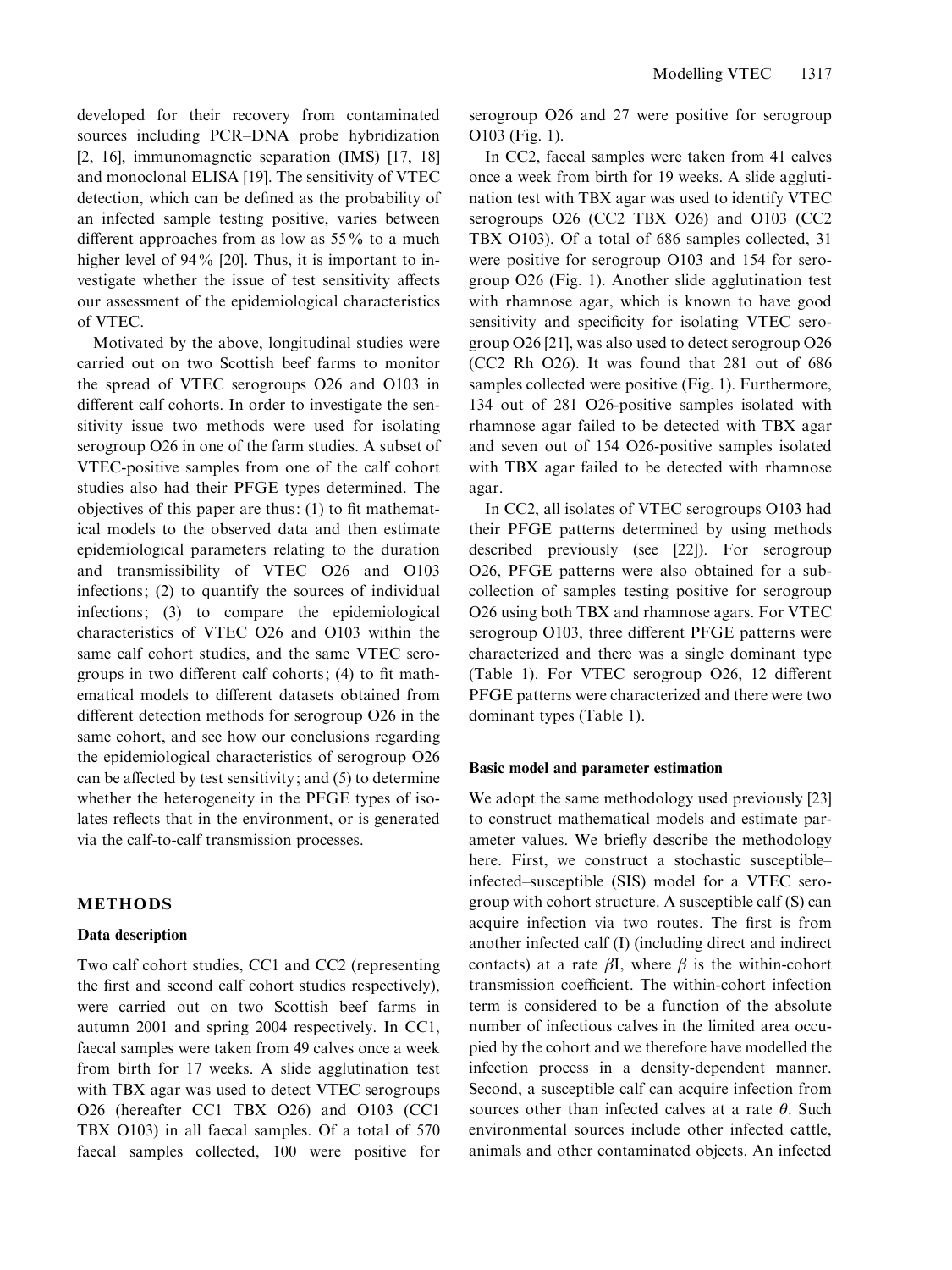

Fig. 1. VTEC serogroups O26 and O103 isolated from calves plotted by sampling week during the course of both calf cohort studies. In the figure, CC1 and CC2 represent the first and the second calf cohort studies respectively; TBX and Rh are the agglutination tests with TBX agar and rhamnose agar respectively. Each box represents a sample taken from a particular calf (identified by the labels on the vertical axis) on a particular week (identified by the week number on the horizontal axis). Empty boxes represent samples with no VTEC serogroups detected. Black boxes represent samples with VTEC serogroups detected using the agglutination test with TBX agar. In the figure CC2 TBX O26, boxes representing samples testing positive for VTEC O26 using the rhamnose agar, are shaded in grey; and samples testing positive for VTEC O26 by using TBX and rhamnose agars are coloured in black with grey shaded background.

calf can recover at a rate  $\gamma$  to become susceptible. The basic outline of the SIS process is summarized in Figure 2 and can be described by the following set of differential equations:

$$
\frac{dS}{dt} = -\beta SI - \theta S + \gamma I,\tag{1}
$$

$$
\frac{dI}{dt} = \beta SI + \theta S - \gamma I.
$$
 (2)

Simulations of the model are used to generate samples from the population at intervals according to the actual sampling frame employed in CC1 and CC2. Maximum-likelihood methods are used to estimate the parameter values and associated confidence intervals [24, 25]: this involves systematically changing parameter values; and with every parameter set 1 000 000 model simulations are generated; we then count how frequently the model reproduces the observed data. The probability of observing the data, given the model and parameter values, is then calculated. The best set of parameter values is the one with the highest probability of reproducing the data. Following our previous approach [23], we are required to define some properties of the data to allow comparison between model output and the observed data. These are: (1) the number of positive infections, which is the number of samples that tested positive for a particular VTEC serogroup using a particular detection method; (2) the infection week, which is the number of weeks during which at least one sample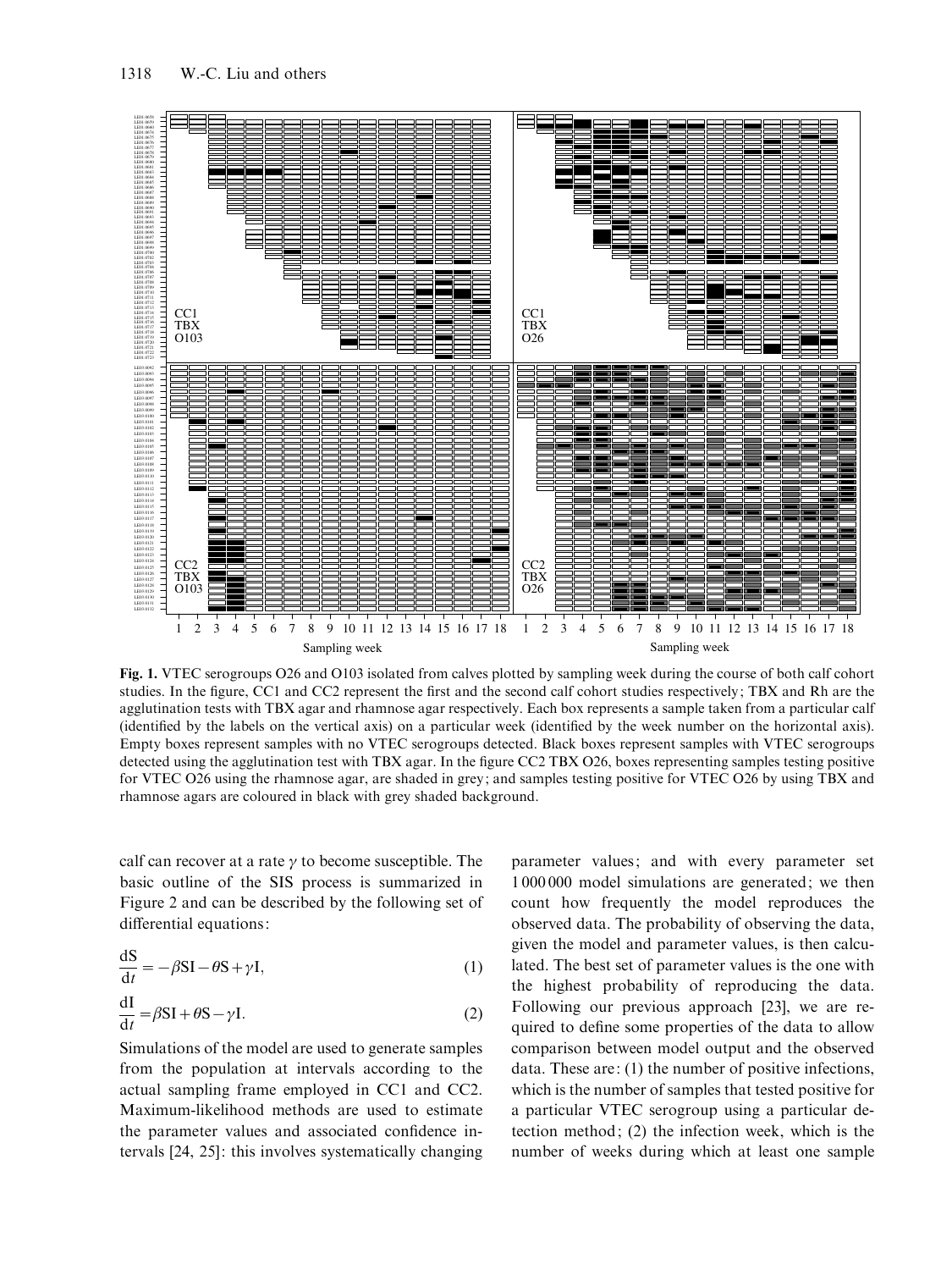|                          | Table 1. A summary of frequencies of different   |
|--------------------------|--------------------------------------------------|
|                          | PFGE types found in VTEC-positive samples in the |
| second calf cohort study |                                                  |

| <b>PFGE</b><br>types |    | CC2 TBX O103 CC2 TBX O26 CC2 Rh O26 |                |
|----------------------|----|-------------------------------------|----------------|
| A                    | 1  |                                     |                |
| $\mathbf C$          |    |                                     |                |
| E                    | 29 |                                     |                |
| I                    |    |                                     |                |
| K                    |    | 22                                  | 20             |
| L                    |    | 13                                  | 14             |
| M                    |    |                                     |                |
| $\mathbf N$          |    | $\overline{2}$                      | $\overline{2}$ |
| $\Omega$             |    |                                     |                |
| P                    |    |                                     |                |
| Q                    |    |                                     |                |
| $\mathbf R$          |    | $\overline{c}$                      | 3              |
| S                    |    |                                     |                |
| T                    |    |                                     | 1              |
| U                    |    |                                     |                |

The labelling of PFGE types is for the ease of identification and has no biological meaning. The identities of individual datasets and their abbreviations are as explained in the main text.



Fig. 2. A simple SIS process: a susceptible calf (S) acquires infection either by the within-cohort transmission route  $(\beta)$ or the environmental transmission route  $(\theta)$ . An infected calf (I) can regain susceptible status again after recovery  $(\gamma)$ .

tested positive; and (3) the number of animals that ever tested positive for a particular serogroup. Table 2 summarizes the three properties for the data in both calf cohort studies.

## Modelling the sensitivity of agglutination test with TBX agar in detecting serogroup O26

In CC2, we observed that the agglutination test with TBX agar failed to detect almost half of O26-positive

| Table 2. A summary of three properties that        |  |
|----------------------------------------------------|--|
| describe the datasets for both calf cohort studies |  |

|                     | Total<br>number of Infection<br>infections | weeks | Number of<br>animals ever<br>infected |
|---------------------|--------------------------------------------|-------|---------------------------------------|
| <b>CC1 TBX 0103</b> | 27                                         | 12    | 20                                    |
| $CC1$ TBX $O26$     | 100                                        | 16    | 44                                    |
| <b>CC2 TBX 0103</b> | 31                                         | 8     | 19                                    |
| $CC2$ TBX $O26$     | 154                                        | 17    | 39                                    |
| $CC2$ Rh $O26$      | 281                                        | 18    | 41                                    |

The identities of individual datasets and their abbreviations are as explained in the main text.

samples detected with rhamnose agar. If we ignore those seven TBX-positive rhamose-negative O26 samples from CC2, we then can estimate the *relative* sensitivity when using the TBX agar. Here, we define such a relative sensitivity as the probability of a sample testing positive when using TBX agar if it has already tested positive using rhamnose agar. Among the 281 samples which tested positive for serogroup O26 using rhamnose agar, 147 tested positive using TBX agar, giving a relative sensitivity for agglutination test with TBX agar of 0. 53 (147/281). A new model (CC2 TBX O26<sup>S</sup>) can be constructed by incorporating this sensitivity into the basic model. We then fit this model to the dataset CC2 TBX O26 and determine its epidemiological parameters by using the same methodology as before. We can then compare the parameters estimated from our basic and sensitivity models for the dataset CC2 TBX O26 and investigate the effect of test sensitivity on parameter estimations.

### PFGE type distribution

We extend the basic model to incorporate different PFGE types in order to explain the observed distribution of PFGE types in CC2 data. Models for PFGE types adopt the same basic model of transmission dynamics, cohort structure and sampling process as before. Whenever a calf is infected via the environmental transmission route, it then acquires a PFGE type randomly with equal probability from a total of M possible types in the environment. Here, we make a conservative assumption that the number of different PFGE types observed in the data reflects those present in the environment. Therefore, the number of different PFGE types in the environment, M, is 3 and 12 for serogroups O103 and O26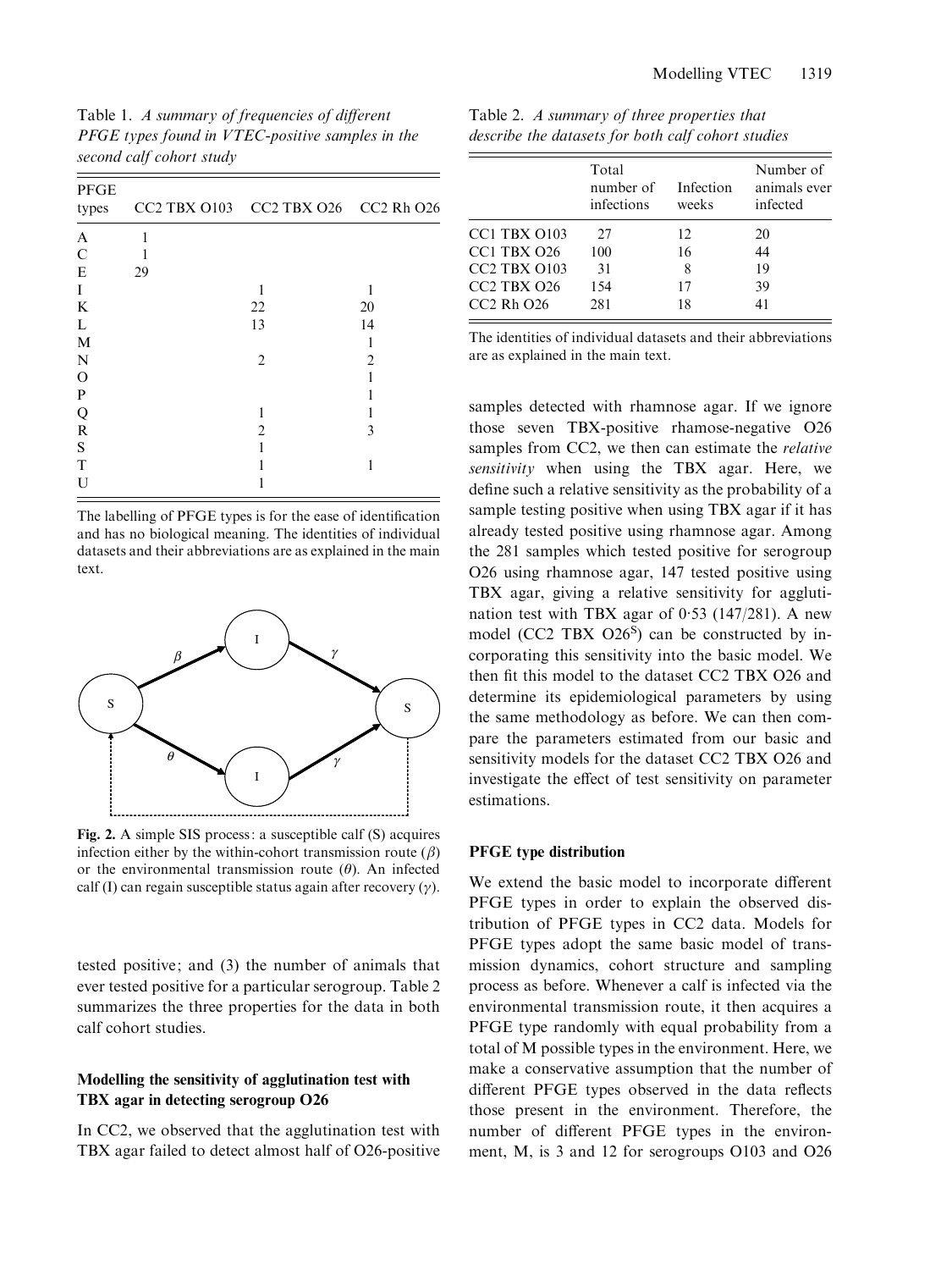Table 3. A summary of model results : best-fit values of epidemiological parameters, the basic reproductive number, percentage of positive samples from within-cohort transmission route and the probability of consecutive infections due to persistence

|                                                                                                                                                            | Within-cohort<br>transmission<br>coefficient $\beta$<br>(per day per calf)                                                | Environmental<br>transmission<br>parameter $\theta$<br>(per day)                                                                       | Recovery<br>parameter<br>$\gamma$ (per day)                                                                                   | Basic<br>reproductive<br>number $R_0$ | Percentage<br>of positive<br>within-cohort consecutive<br>transmission<br>route   | samples from Probability of<br>infection due<br>to persistence                              |
|------------------------------------------------------------------------------------------------------------------------------------------------------------|---------------------------------------------------------------------------------------------------------------------------|----------------------------------------------------------------------------------------------------------------------------------------|-------------------------------------------------------------------------------------------------------------------------------|---------------------------------------|-----------------------------------------------------------------------------------|---------------------------------------------------------------------------------------------|
| CC1 TBX O103<br>CC1 TBX O26<br>CC <sub>2</sub> TBX O <sub>103</sub><br>CC <sub>2</sub> TBX O <sub>26</sub><br>$CC2$ Rh $O26$<br>CC <sub>2</sub> TBX $O26S$ | $0.001(0-0.008)$<br>$0.002(0-0.006)$<br>$0.005(0.002-0.009)$<br>$0.0002(0-0.003)$<br>$0.002(0-0.005)$<br>$0.002(0-0.006)$ | $0.017(0.009 - 0.035)$<br>$0.076(0.055-0.11)$<br>$0.002(0.0001-0.009)$<br>$0.061(0.043-0.1)$<br>$0.125(0.085-0.2)$<br>$0.12(0.07-0.2)$ | $0.38(0.2-0.8)$<br>$0.4(0.25-0.6)$<br>$0.2(0.07-0.4)$<br>$0.2(0.13-0.27)$<br>$0.21(0.15-0.27)$ 0.39<br>$0.18(0.12-0.26)$ 0.45 | 0.13<br>0.25<br>1.03<br>0.04          | $10\% (0-22)$<br>$15\%$ (8-23)<br>$82\% (68-97)$<br>$3\% (0-7)$<br>$20\%$ (15–26) | $0.75(0.2-1)$<br>$0.39(0.17-0.6)$<br>$0.85(0.57-1)$<br>$0.68(0.56-0.8)$<br>$0.49(0.4-0.58)$ |

Values in parentheses are the 95% confidence intervals for the appropriate model results. The identities of individual datasets and their abbreviations are as explained in the main text.

respectively. When the acquired infection is from the within-cohort route (*i.e.* from an infected calf), then the calf acquires the same PFGE type as the source. Finally, the assigned PFGE type is then lost when a recovery process occurs.

#### RESULTS

#### Best-fit parameter values

The best-fit parameter values for serogroups O26 and O103 in the two different calf cohort studies are summarized in Table 3. We illustrate our interpretation of these results for VTEC serogroup O103 in CC1, and the others can be interpreted in a similar manner. For serogroup O103 in CC1, the best parameter value for the within-cohort transmission coefficient ( $\beta$ ) is 0.001/day per calf [95% confidence interval (CI) 0–0. 008]: this implies that a susceptible calf acquires infection from a given infected calf on average every 1000 days  $(1/0.001)$ . For the environmental transmission parameter  $(\theta)$ , the best value is 0.017/day (95% CI 0.009-0.035), i.e. a susceptible calf acquires infection from sources other than infected calves once on average every 59 days (1/0. 017). The best-fit value for the recovery parameter  $(y)$  is 0. 38/day (95% CI 0. 2–0. 8), i.e. an infected calf remains infectious for an average of  $2.6$  days  $(1/0.38)$ .

#### The basic reproductive number,  $R_0$

With our parameter estimates, we can also calculate the basic reproductive number  $R_0$ , which is defined as the number of secondary infections produced from one primary infection:

$$
R_0 = \frac{\beta N}{\gamma},\tag{3}
$$

where  $N$  is the population size, which equals 49 and 41 for CC1 and CC2 respectively. Table 3 summarizes values of  $R_0$  for different models. Only the model fitted to the dataset CC2 TBX O103 has a value of  $R_0 > 1$ , others are all  $< 1$ .

#### Sources of infection

Simulations of the models with best-fit parameters are run in order to determine the sources of individual infections. All of our models but one suggest that fewer than 20% of O26- or O103-positive samples are from the within-cohort transmission route (i.e. calf– calf transmission) whereas this percentage is 82% for VTEC O103 in CC2 (Table 3). Furthermore, it is also possible that none of the positive samples in the datasets CC1 TBX O103 and CC2 TBX O26 are from the within-cohort transmission route (95% CIs include zero). For each calf, we also keep a record of identities of two consecutive positive samples. Therefore the probability of one sample being positive as a result of persistence of the positive sample the week before can be calculated. Table 3 summarize those probabilities for all models. This probability is on average about 0. 63, but it varies from as low as 0. 39 to a much higher level of 0. 85 among different datasets (Table 3).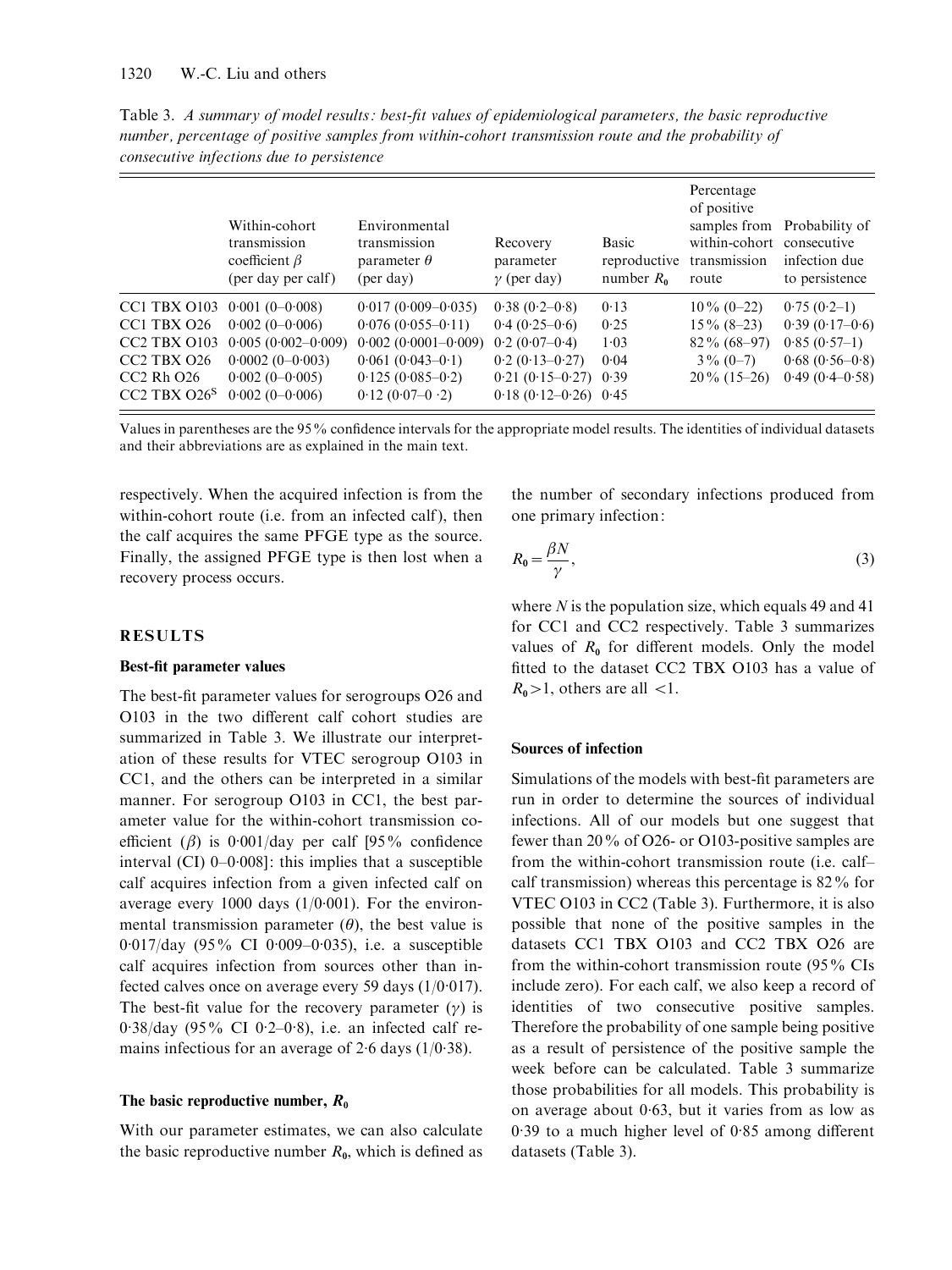## Modelling the sensitivity of agglutination test with TBX agar in detecting serogroup O26

By using a test sensitivity value of  $0.53$ , we fitted the sensitivity model (CC2 TBX O26<sup>S</sup>) to the dataset CC2 TBX O26 and estimated the three epidemiological parameters. The best-fit values for the within-cohort transmission coefficient  $(\beta)$ , environmental transmission parameter  $(\theta)$  and the recovery parameter  $(\gamma)$ are given in Table 3. These parameter estimates show reassuring consistency with those for CC2 Rh O26 (Table 3).

### PFGE modelling

With equal probability of occurrence for all PFGE types in the environment, we simulated the PFGE models 10 000 times. For each realization, we calculated the variance of numbers of positive samples with particular PFGE types, and then ask where the variance calculated from the data is placed within the simulation distribution. For VTEC serogroup O103 detected with TBX agar, the data variance is 261. 3, which is placed well within the 95% CI of the model variance (17.3-320.3). For VTEC serogroup O26 detected with TBX agar, the data variance is 56. 4 and falls outside the 95% CI of the model variance (1. 6–13. 5). Similarly for VTEC serogroup O26 detected with rhamnose agar, the data variance (45. 8) is not within the 95% CI of the data variance  $(1.7-12.0)$ .

### DISCUSSION

In this paper, we have investigated the epidemiology of VTEC serogroups O26 and O103 in two different calf cohorts on different farms. Both calf cohort studies have shown the environmental transmission parameter to be greater for serogroup O26 than for O103. This suggests that there may be a higher amount of VTEC O26 in the calves' environment than VTEC O103 on both farms. With the exception of serogroup O103 detected in CC2, the 95% CIs for the withincohort transmission coefficient  $(\beta)$  do include zero, therefore evidence for transmission of VTEC between calves is not conclusive. Our results also suggest that, with the exception of VTEC O103 in CC2, fewer than 20% of O26- or O103-positive samples arise from the within-cohort transmission route. It has been recently suggested that VTEC can persist outside their hosts for an extended period of time in the order of weeks [26], and VTEC are often found on farm surfaces [27]. Therefore, our findings on the majority of infections are from the environmental routes are probably of biologically relevance. Evidence for calf-to-calf transmission of VTEC O103 in the second calf cohort is stronger and by visual inspection of the data (Fig. 1) one can see that positive samples are clustered in the earlier stage of the study (in weeks 3 and 4). As for the recovery parameter  $(y)$ , our results suggest that VTEC O26- or O103-infected calves remain infectious for an average of 2. 5 days during the first study, whereas this duration is approximately 5 days for CC2.

In a previous study Liu et al. [23] fitted similar mathematical models to data from the first calf cohort for 12 VTEC serogroups. In contrast to our approach here, where a model is fitted to an individual VTEC serogroup, Liu et al. [23] looked at all 12 VTEC serogroups collectively. All 12 serogroups were assumed to be governed by the same epidemiological process and a best-fit parameter set was estimated. The best-fit model incorporated heterogeneity in the recovery parameter, but all VTEC infections were estimated to be lost in less than 1 week, similar to the results reported here for O26 and O103 alone. Also confirmed by this study, the previous work suggested there were some calf-to-calf transmission of VTEC in the cohort but the majority of VTEC infections were from environmental sources.

From our estimates of epidemiological parameters, we can also determine the basic reproductive number  $(R_0)$  for VTEC serogroups O26 and O103 for the two different calf cohorts. Apart from serogroup O103 in CC2, all models have  $R_0$  values of  $\lt 1$ . This implies that VTEC are not able to successfully spread in the calf cohort without the reintroduction of VTEC from sources other than infected calves. However, one assumption in all of our models is that the environmental transmission parameter  $(\theta)$  is constant throughout our studies. It is possible that the level of VTEC in the surrounding environment of a calf cohort might have spatial-temporal patterns resulting in clusters of VTEC outbreaks, in which case we would have over-estimated the within-cohort transmission coefficient  $(\beta)$  and the basic reproductive number  $(R_0)$ .

In addition to TBX agar, rhamnose agar was also used to isolate VTEC serogroup O26 in CC2. Since rhamnose agar is known to have a good sensitivity and specificity in detecting VTEC O26 [21], this thus provides us an opportunity to check on what happens if we know that the isolation method with TBX agar is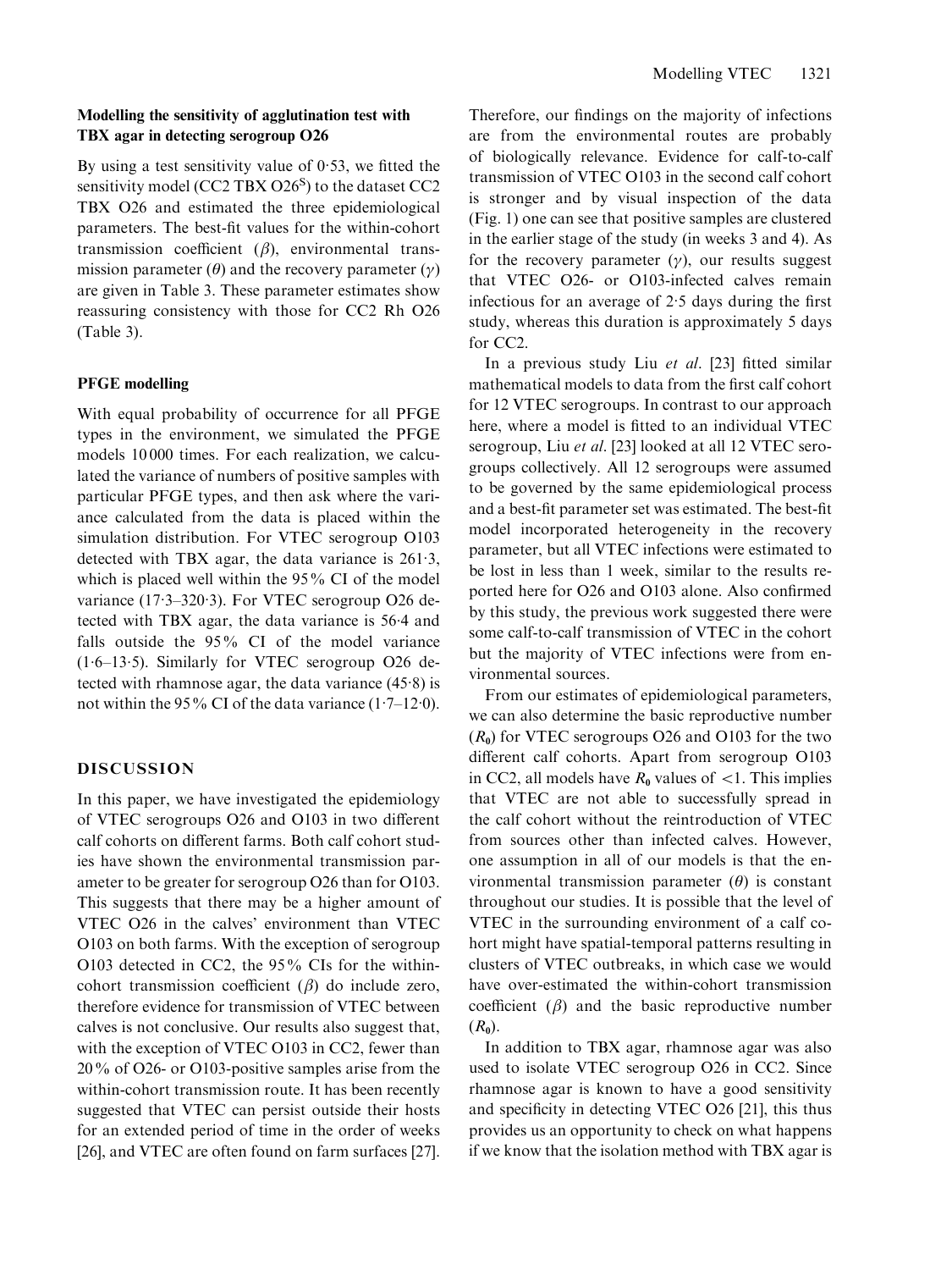missing some O26-positive samples. Both TBX and rhamnose models produce consistent parameter estimate for the duration of infection. The major differences are in both transmission parameters with those for the rhamnose model being much higher than that for the TBX model. Furthermore, the basic reproductive number  $(R_0)$  for the rhamnose model is nearly ten times higher than that for the TBX model (although still  $\langle 1 \rangle$ ). We have also constructed a model for serogroup O26-positive samples which allows for imperfect detection with TBX agar. This model gives excellent agreement with the fit to the rhamnose data for all three epidemiological parameters. Therefore, like other host–pathogen systems [28], our results suggest that test sensitivity is potentially a problem in characterizing the epidemiology of VTEC.

In CC2, all O103-positive samples and a subset of O26-positive samples had their PFGE patterns determined. Among O103 isolates, there was a single dominant PFGE type, while there were several abundant types among the O26 isolates. We were also interested in whether there were differences between different PFGE types in terms of their abundances in the environment surrounding the calf population. Our models suggest that a uniform distribution of different PFGE patterns in the environment can reproduce the observed heterogeneity in those O103 isolates. Assuming our finding of a higher calf-to-calf transmission rate for VTEC O103 is correct, then the observed heterogeneity in the PFGE patterns in CC2 could result from chance effects where one PFGE type was picked up by one calf followed by mini-outbreaks of this particular PFGE type. However, a uniform distribution of different PFGE types in the environment cannot explain the heterogeneity among O26 isolates. Assuming that our finding of little calf-to-calf transmission of VTEC O26 is correct, then the observed heterogeneity in PFGE distribution among O26 isolates might be a reflection of that in the environment.

This analysis is based on just two datasets and we suggest more longitudinal studies of the same kind are needed to test the robustness of our conclusions. Even so, a consistent picture is beginning to emerge from fitting simple mathematical models to longitudinal studies of VTEC infection in cohorts of calves. These infections are short-lived, typically lasting less than 1 week. Despite some variation between serotypes and between cohorts, VTEC are not usually sufficiently transmissible to persist in these cohorts without repeated introduction from some other source on the farm. These findings imply that levels of VTEC infection in young cattle can, in principle, be controlled by reducing contamination of their immediate environment.

## ACKNOWLEDGEMENTS

This study was funded by the Wellcome Trust International Partnership Research Award in Veterinary Epidemiology (IPRAVE) project, and a Wellcome Trust funded Mathematical Biology Research Training fellowship to L.M. We thank Alastair W. Smith, Hazel I. Knight and Jude Evans for the processing of calf faecal samples during this study.

### DECLARATION OF INTEREST

None.

#### **REFERENCES**

- 1. Sherwood D, Snodgrass DR, O'Brien AD. Shiga-like toxin production from Escherichia coli associated with calf diarrhoea. Veterinary Record 1985; 116: 217–218.
- 2. Willshaw GA, et al. Verocytotoxin-producing Escherichia coli (VTEC) O157 and other VTEC from human infections in England and Wales: 1995 to 1998. Journal of Medical Microbiology 2001; 50: 135–142.
- 3. Ackman D, et al. Swimming-associated haemorrhagic colitis due to Escherichia coli O157:H7 infection: Evidence of prolonged contamination of a fresh water lake. Epidemiology and Infection 1997; 119: 1-8.
- 4. Karmali MA, et al. The association between idiopathic hemolytic uremic syndrome and infection by verotoxinproducing Escherichia coli. Journal of Infectious Diseases 1985; 151: 775–782.
- 5. Chart H. Clinical significance of Verocytotoxinproducing Escherichia coli O157. World Journal of Microbiology and Biotechnology 2000; 16: 719–724.
- 6. Jones DL. Potential health risks associated with the persistence of Escherichia coli O157 in agricultural environments. Soil Use Management 1999; 15: 76–83.
- 7. Parry SM, Palmer SR. The public health significance of VTEC O157. Journal of Applied Microbiology 2000; 88: 1S–9S.
- 8. Willshaw GA, et al. Properties of verocytotoxinproducing Escherichia coli of human origin of Oserogroups other than O157. Journal of Infectious Diseases 1992; 166: 797–802.
- 9. Ryan CA, et al. Escherichia coli O157:H7 diarrhea in a nursing home: Clinical, epidemiological, and pathological findings. Journal of Infectious Diseases 1986; 154: 631–638.
- 10. Willshaw GA, et al. Vero cytotoxin-producing Escherichia coli O157 in beefburgers linked to an outbreak of diarrhea, haemorrhagic colitis and haemolytic